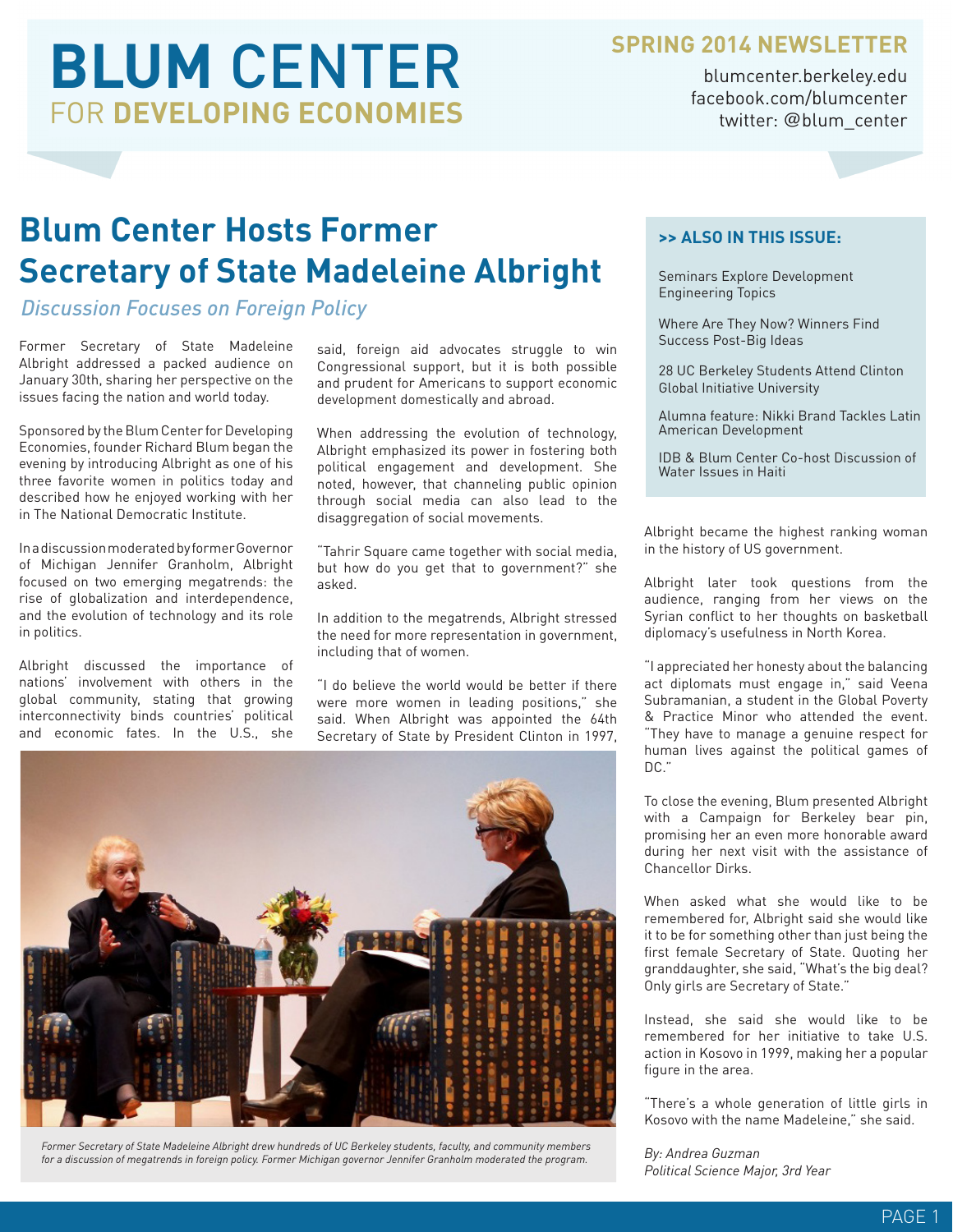### Development Engineering Seminars Explore Technology-Based Solutions to Poverty

UC Berkeley's Development Impact Lab (DIL) is forging a new, interdisciplinary field of academic and applied research – Development Engineering (DevEng) – housed at the Blum Center.

Development Engineering seeks to train a new cadre of experts to tightly integrate social and economic insights in the development of technology and services to address the problems of poverty. DevEng's inaugural "Research in Action" speaker series explores current scientific and technological efforts to address global development issues, bringing experts together in an interdisciplinary space.

"Too often, a great idea is tested and approved before its effectiveness on a larger scale can be evaluated," explains Alice Agogino, UC Berkeley Professor of Mechanical Engineering. "It takes many aspects and disciplines that involve technology, impact analysis and economics. We want to engage the academic community to test and refine our approaches to development."

> The goal of our Designated Emphasis in Development Engineering is to facilitate and formalize a community to use advanced science, economics and technology to solve complex global issues.

The seminar series features weekly talks from academics and professionals who contribute to the intellectual sphere that constitutes DevEng. Speakers come from a wide variety of disciplines, including computer science, economics, mechanical engineering, electrical engineering, bioengineering, civil and environmental engineering, information management, public health, and business. All of the expertise is required to solve the big challenges facing society.

DIL partner Gaetano Borriello, Professor of Computer Science & Engineering at University of Washington and creator of Open Data Kit (ODK), addressed a packed audience on the functions and processes of his technology at the inaugural seminar. ODK is an open-source toolkit that has simplified the ability for users to build forms, analyze, transfer and share data on various platforms. ODK is being used by thousands of people in a wide variety of ways. In Tanzania, ODK works with the Jane Goodall Institute to map unsafe areas for chimpanzees using data submitted over mobile phones; in the

Congo, a visual version of the software enables illiterate Pygmies to track poachers' locations; and in dozens of other countries, the tool is used to conduct public health and socioeconomic surveys.

The "Research in Action" events create a forum where faculty and practitioners with extensive applied expertise can engage with intellectually curious students who bring their own innovative ideas.

"We're all coming together to this with different perspectives, different backgrounds, different biases," said UC Berkeley bioengineering professor Dan Fletcher during a "Research in Action" seminar on CellScope, a smartphone-enabled microscope technology used for remote diagnosis in developing countries. CellScope, a student innovation, uses consumer technology to extend access to health care; it is being used to detect corneal diseases in Thailand, tuberculosis in Vietnam, oral cancer in India, and to image worms in Cameroon. The CellScope case study particularly resonated with the audience. According to Dr. Fletcher, its materialization was heavily dependent on the collaboration of technologies, ideas, and disciplines.

The speaker series is helping build momentum toward the launch of a formal designated emphasis (DE) graduate program, which would be available to UC Berkeley doctoral students who have an interest in DevEng. The program is co-directed by UC Berkeley faculty Alice Agogino, Professor of Mechanical Engineering, and Clair Brown, Professor of Economics. The intention for this DE rests on the belief that the most powerful advances in development can be propelled through interdisciplinary collaboration and analysis of development solutions.

"Specifically," explained Brown, "the goal of a Designated Emphasis in Development Engineering is to facilitate and formalize an intellectual community to use advanced science, economics and technology for potential solutions to complex global issues."

The DE will require one main course, one research seminar, and a series of electives relevant to students' research interests. It will focus on human-centered design along with participant feedback, impact evaluation, econometrics, automated data collection, and sustainability of new technologies. The program will be offered to doctoral students from the natural sciences, engineering, mathematics, computer science, information management, quantitative social sciences, and business programs.

*By: Abby Madan Political Economy Major, 2nd Year*

DevEng listserv.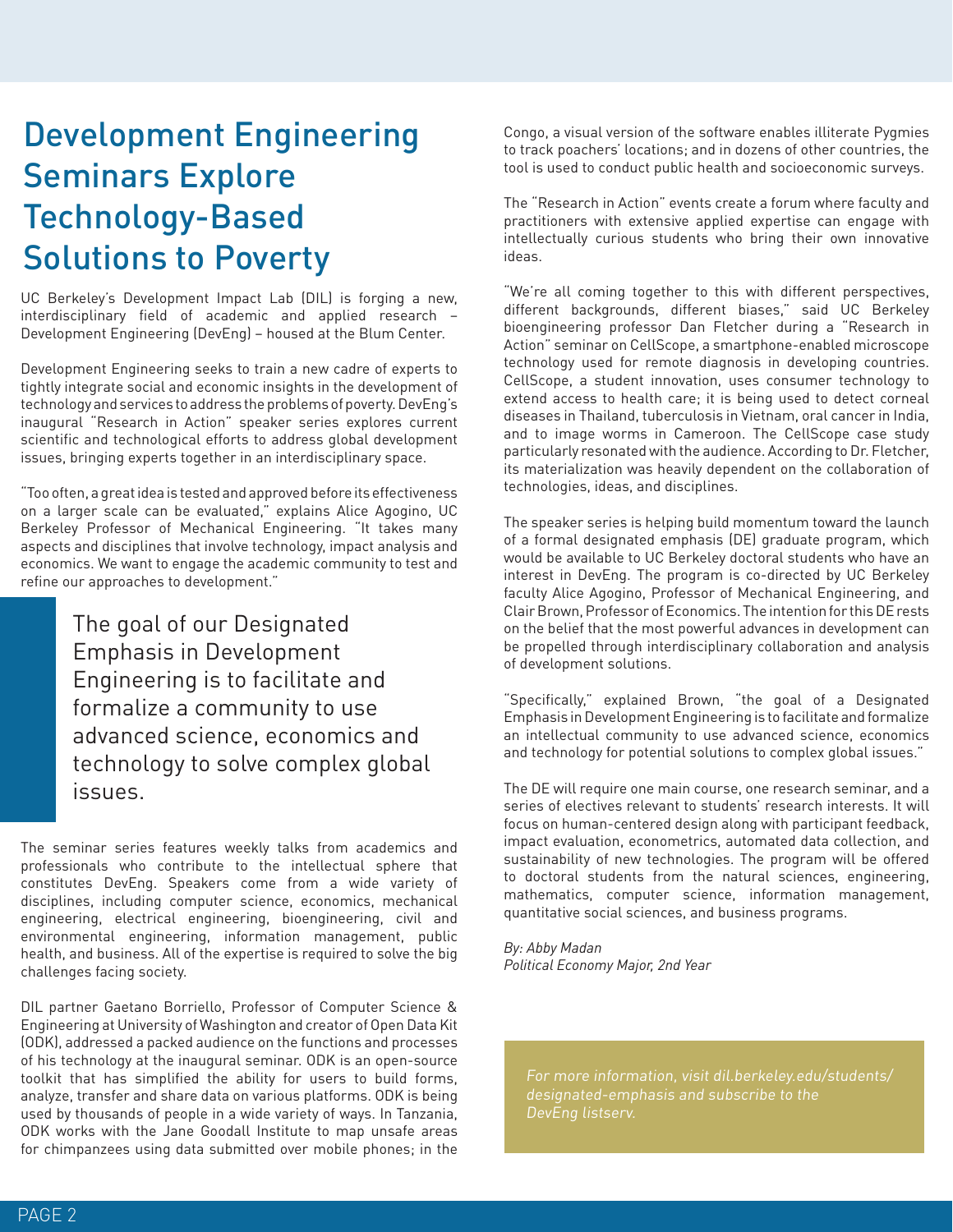## **Where Are They Now?** Big Ideas Winners' Innovations Take Off

Since its founding in 2006, the Big Ideas Contest has supported thousands of student-initiated ideas aimed at finding creative solutions that address important social challenges.

For many of these teams, Big Ideas provides not only the initial funding and support necessary to launch their projects, but also the validation and confidence needed to take their innovations to the field. The process of competing in and winning the Big Ideas Contest has led the development of many successful initiatives. Among these are Back to the Roots, the Suitcase Clinic, and WE CARE Solar—each of which has grown from a big idea into an inspiring and impactful social venture.

In 2009, during their final year at UC Berkeley, Nikhil Arora and Alejandro Velez listened to a lecture at the Haas School of Business by Professor Alan Ross, who noted that it was possible to grow mushrooms from re-used coffee grounds. Intrigued by this possibility, Arora and Velez began growing buckets of mushrooms in the kitchen of their fraternity house and developed an idea to turn one of the Bay Area's largest waste streams—thousands of tons of coffee ground waste—into highlydemanded and nutritious food products. Arora and Velez submitted this idea to the Big Ideas contest, and after winning, put aside their consulting and investment banking job offers to launch a business they called Back to the Roots.

*"Winning is what pushed us over the edge. We thought, let's give this thing a shot, we have nothing to lose."*

Over the last few years, the company has expanded immensely. Back to the Roots and its grow-your-own mushroom kits have been featured on several media outlets including NBC's TODAY Show, The Chew on ABC, and PBS. They recently added another product to their portfolio: a selfcleaning fish tank known as the AquaFarm that grows food like basil, wheat grass and parsley. Their products are now distributed nationally, and Arora says they are planning to expand even more in the upcoming year.

Similarly, Big Ideas assisted the Suitcase Clinic, a student organization that provides free healthcare services to homeless and low-income Bay Area residents, to expand its services to meet the needs of an increasing number of Bay Area homeless residents. In 2011 and 2013, the Suitcase Clinic competed in the Global Poverty Alleviation and Creative Expression for Social Justice categories. Winning Big Ideas allowed the Clinic not only to expand direct health services, but also to develop programs that take a more holistic view of healthcare. Among the new services offered to their clients are free dental services and support for smoking cessation.

"We were in a situation where we had to tell people that we could no longer afford the services, but we also wanted a holistic approach to address the problem," said Brenna Alexander, who graduated in 2013 in Psychology and with a minor in Global Poverty and Practice. Alexander said that collaborating with the Blum Center for Developing Economies



*Big Ideas winners Nikhil Arora and Alejandro Velez, founders of Back to the Roots, pose with their grow-your-own mushroom kits and a team of their collaborators. The two turned down more traditional job offers to launch their business, which now distributes their products nationwide.*

and competing in Big Ideas was instrumental in her understanding of the different factors that create poverty and the best approaches in which to address it.

Other winning Big Ideas projects are global in scale. In 2008, Dr. Laura Stachel (then a DrPH candidate at the School of Public Health) developed an idea to provide electricity to a Nigerian hospital after observing doctors and nurses struggling to conduct nighttime deliveries and emergency maternity care. She named her project "Women's Emergency Communication and Reliable Electricity" (WE CARE Solar). The project evolved to bring compact solar electric kits called "solar suitcases" to rural medical clinics in need of lighting and essential power. Stachel submitted her ideas to the Big Ideas contest in both the 2008 and 2010 contests and won awards for WE CARE Solar in both years.

Participating in Big Ideas and partnering with the Blum Center gave WE CARE Solar the early validation and traction it needed to grow. Its efforts have now been recognized by several other organizations including the MacArthur Foundation and Saving Lives at Birth Grand Challenge. In addition, Stachel was recently named a CNN Top 10 Hero of 2013. Since its inception, WE CARE Solar has served an estimated 300,000 childbearing mothers and their infants.

*"Big Ideas allowed us to bring a dream to fruition," Stachel said. "We had no idea that what would start as a single project in one hospital, would lead to an award winning organization that has now brought light and essential power to over 600 health facilities in 27 countries!"*

Students interested in participating should explore the Big Ideas website, where they can find a variety of resources and guidelines about the contest.

"You have nothing to lose, only so much to gain, and might even gain a career," Arora said. "It's a chance to spend some time and get creative and find what you want to do."

*By: Andrea Guzman Political Science Major, 3rd Year*

To learn more, visit bigideas.berkeley.edu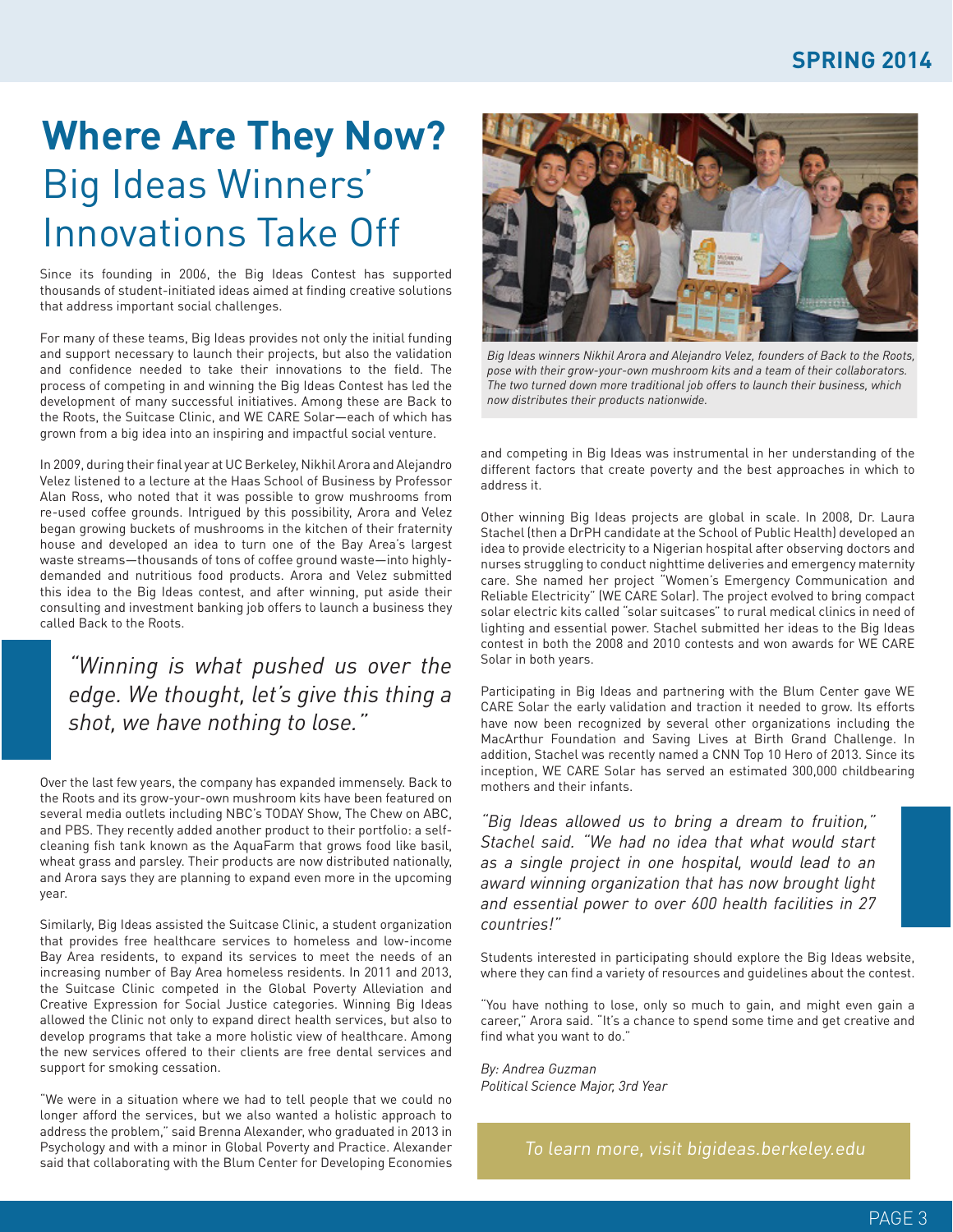## Twenty-eight Ambitious Changemakers from UC Berkeley Attend Clinton Global Initiative

From March 21-23, 2014, twenty-eight UC Berkeley student innovators headed to Arizona for the annual Clinton Global Initiative University (CGI-U) conference. The students, who were selected on the strength of their "Commitment to Action," were eager to explore how they can make a difference in the world.

CGI-U 2014 hosted the largest cohort of passionate UC Berkeley students ever to attend. Hosted annually by former President Bill Clinton and Chelsea Clinton, the conference gathers over 5,000 students from 135 countries.

The Blum Center for Developing Economies, UC Berkeley's lead representative within the CGI-U Network, supports students who travel to the event and offers year-long advising to help students accomplish their project goals. Since its founding in 2006, the Blum Center has been a campus hub for social impact, inspiring and fostering an ecosystem of change-makers. This year, nearly threefourths of the Berkeley projects featured at CGI-U have a Blum Center affiliation – either as participants in the BigIdeas@Berkeley contest, the Global Poverty and Practice Minor, or the Development Impact Lab.

Students attend CGI-U with a specific challenge and a defined oneyear plan called a "Commitment to Action" that addresses a global issue in education, environment and climate change, peace and human rights, poverty alleviation, public health, or a related field. The weekend conference is packed with workshops and plenary sessions for students to build relationships, share ideas and solidify their action plans.



*Cal students Matt Pavlovich and Connor Galleher had an opportunity to share their project, PlasMachine, with President Clinton at last year's CGI-U gathering. This year, the team returned to CGI-U before traveling to South Africa for the next phase of their work. Photo credit: Barbara Kinney / Clinton Global Initiative*

Junior Asad Akbany looked forward to the opportunity to engage with CEOs of companies that aim to address social problems. His project, "Kanga Kare," aims to prevent pre-natal deaths by providing rural hospitals in developing countries with safe, lowcost baby incubators. "Working with people you've never interfaced with before, working with a team that's based remotely, or learning how to make sure people stay motivated — hearing speakers address these things will be very helpful," says Akbany, a member of a team of seven.

Matt Pavlovich and Connor Galleher, CGI-U veterans from 2013, received

recognition from Bill Clinton himself for their project "PlasMachine" at the conference last year. The PlasMachine team constructs atmospheric pressure plasma devices that address water and sanitation needs in developing countries. Pavlovich and Galleher spent the past year revamping their prototypes and are ready to move closer to the implementation phase. "I think it really helped us in learning how to market what we're doing in a way that makes sense to the average person, so that someone who's not in plasma physics can approach it and understand it," Pavlovich shared about last year's conference. "It also lent our project a certain credibility." The two will be traveling to South Africa on a Development Impact Lab Explore Grant to build partnerships and assess consumer needs.



*"What I've found at Cal is that the greatest wealth of knowledge is our peers," emphasized 100 Strong team member and CGI-U attendee Ruhi Nath (pictured above with teammates Vrinda Agrawal and Julie Brown), who is looking forward to networking with socially-minded peers from across the country and around the world. "The Blum Center and Big Ideas@ Berkeley have been really supportive of 100 Strong, not in just the funding but with all of their guidance and advice, too," Nath added.*

Teammates Ruhi Nath, Vrinda Agarwal, and Julie Brown attended CGI-U and represented their initiative, "100 Strong," which aims to empower local women to maximize their leadership potential. 100 Strong was a 2013 winner of the BigIdeas@Berkeley contest; the team members looked forward to joining CGI-U's diverse student community. "Having a community of really different people who are interested in changing the world for the better in their own specialty — I think that energy and excitement is really powerful," reflected Brown.

*By: Abby Madan Political Economy Major, 2nd Year*

For updates about the CGI-U student attendees, follow #CGIU and @Blum\_Center on Twitter or the Blum Center's Facebook page.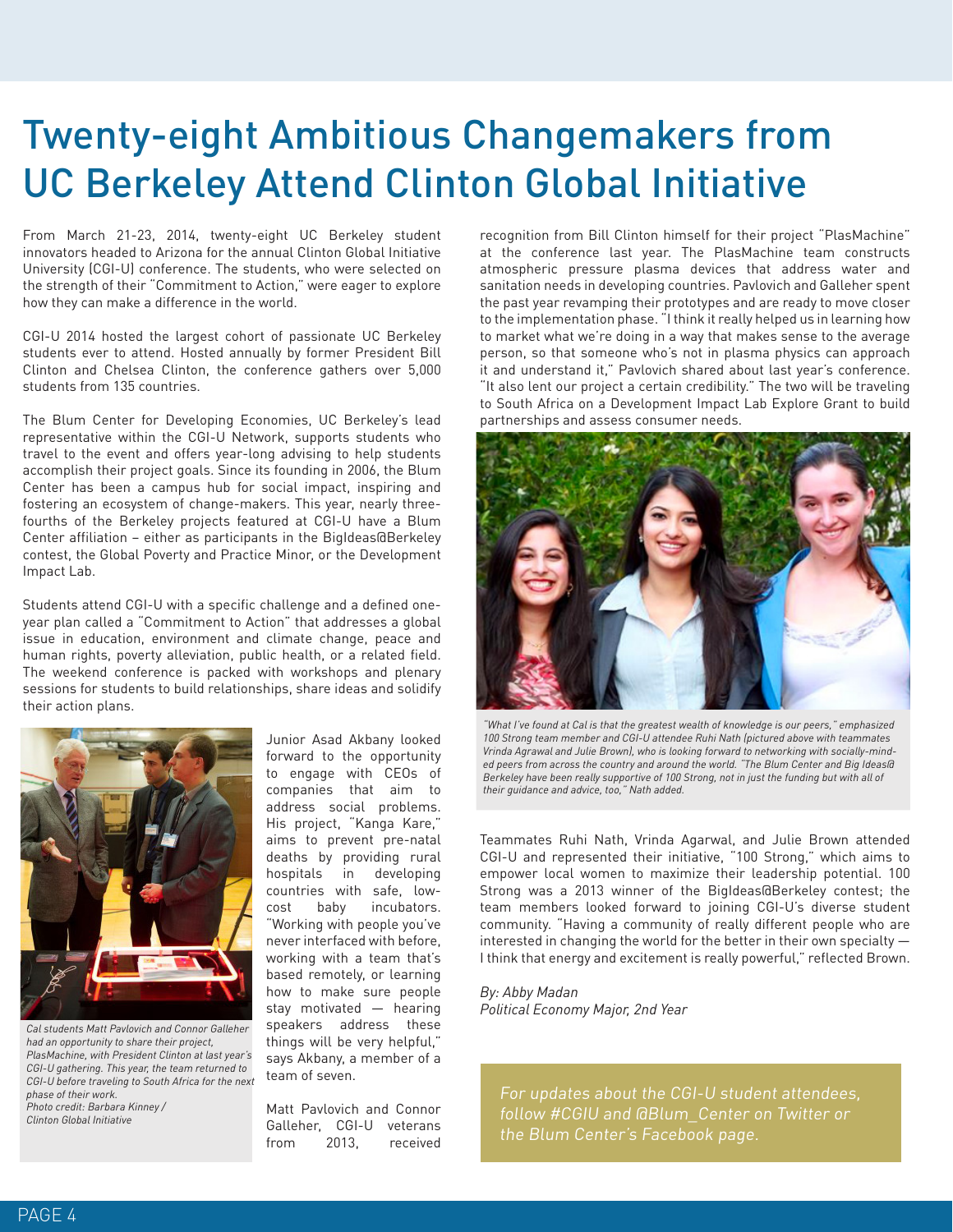#### **SPRING 2014**

### Global Poverty & Practice Alumna Nikki Brand Returns to Community Development in Latin America

As a freshly-minted Cal grad starting her first job in rural Guatemala, Global Poverty & Practice (GPP) Minor alumna Nikki Brand stumbled into two old friends and realized that her UC Berkeley experiences had come full circle.

Originally from Washington, D.C., Nikki came to Berkeley hoping to explore her interests in international relations. In her first year, she attended a talk by President Bill Clinton on student engagement in global development that was sponsored by the Blum Center, inspiring Brand to take Ananya Roy's GPP 115 class entitled Global Poverty: Challenges and Hopes in the New Millennium.

"I was an idealistic young freshman who was trying to figure out what an appropriate career path is in international relations, and I took Ananya's class and was so inspired by it and decided to declare the minor," Brand said.

Although she majored in Peace and Conflict Studies and also minored in Spanish, Brand describes the GPP Minor and Blum Center as a defining part of her experience at Berkeley. Brand served as a peer advisor and conducted research at the Center, and describes being very engaged in the community.

"It [the GPP Minor] is more than just classes. You become part of an amazing peer group and become engaged in a community where everyone is interested in the same things you are," Brand said. "For me, the Blum Center became a home away from home."

*"Being part of the GPP and Blum Center community, there are so many amazing speaker events, opportunities to network with current GPP students and alumni, professors and practitioners, and for me, that was the best part."*

In the summer of 2012, Brand conducted her practice experience—a mandatory fieldwork component of the Minor—with the organization Thirteen Threads in Panajachel, Guatemala. The organization supports cooperatives of indigenous Mayan weavers, empowering them to sustain themselves and their families. This experience was fundamental in cementing Brand's desire to work in Latin America.

During her practice experience, she conducted field research in Panajachel and the surrounding communities. One of the most memorable experiences during her formative time in Guatemala was five days she spent with two of her Guatemalan co-workers, indigenous young women near her age. She was able to connect with them on a personal level despite their different cultures and backgrounds. Instead of just being co-workers, they became close friends.

After graduating, Brand returned to Panajachel to work as a Field Consultant for Community Enterprise Solutions, a non-profit social entrepreneurship organization that trains local "microentrepreneurs" to market and distribute products with social and environmental utility, such as eyewear, water filters, solar lamps and chargers, and improved wood burning stoves. The organization provides the training and products to the microentrepreneurs free of charge, eliminating the usual need to take on a large financial risk to start a microbusiness.



Photo Credit: Nikki Brand

*Alumna Nikki Brand's GPP practice experience in Panajachel, Guatemala, inspired her to pursue a career in community development in Latin America. Here, Brand (seated, center) listens as her Guatemalan co-worker, Juana, tells her incredible life story while Juana's sister Marcela demonstrates traditional backstrap weaving.* 

Brand says that it was her previous work with Thirteen Threads and the skills she learned in the GPP Minor that helped her find the job. Moving to Guatemala just four days after graduation, Brand found the transition to be less difficult because of her background in critical poverty studies. She was the only member of the Community Enterprise Solutions team with a direct academic background in development, so she brought a unique contextual understanding and critical perspective to the work. Despite being new to the job and having to lead student interns just one or two years younger than herself, Brand felt comfortable thanks to her strong academic knowledge and previous experiences working in community development.

"That allowed me to hit the ground running when I arrived here and contextualize the work that I am doing," Brand said.

In her first week back in Guatemala, Brand had an unexpected but joyful reunion with the two young women she befriended during her practice experience and is now training them to work with Community Enterprise Solutions as microentrepreneurs, an experience she describes as her journey coming "full circle."

Brand advises students in the Minor or those who are interested in declaring to take advantage of all the opportunities and mentorship that the Blum Center offers.

"The most important thing that you get out of the Minor outside of the classes is the network," Brand said. "Being part of the GPP and Blum Center community, there are so many amazing speaker events, opportunities to network with current GPP students and alumni, professors and practitioners, and for me, that was the best part."

*By: Andrea Guzman Political Science Major, 3rd Year*